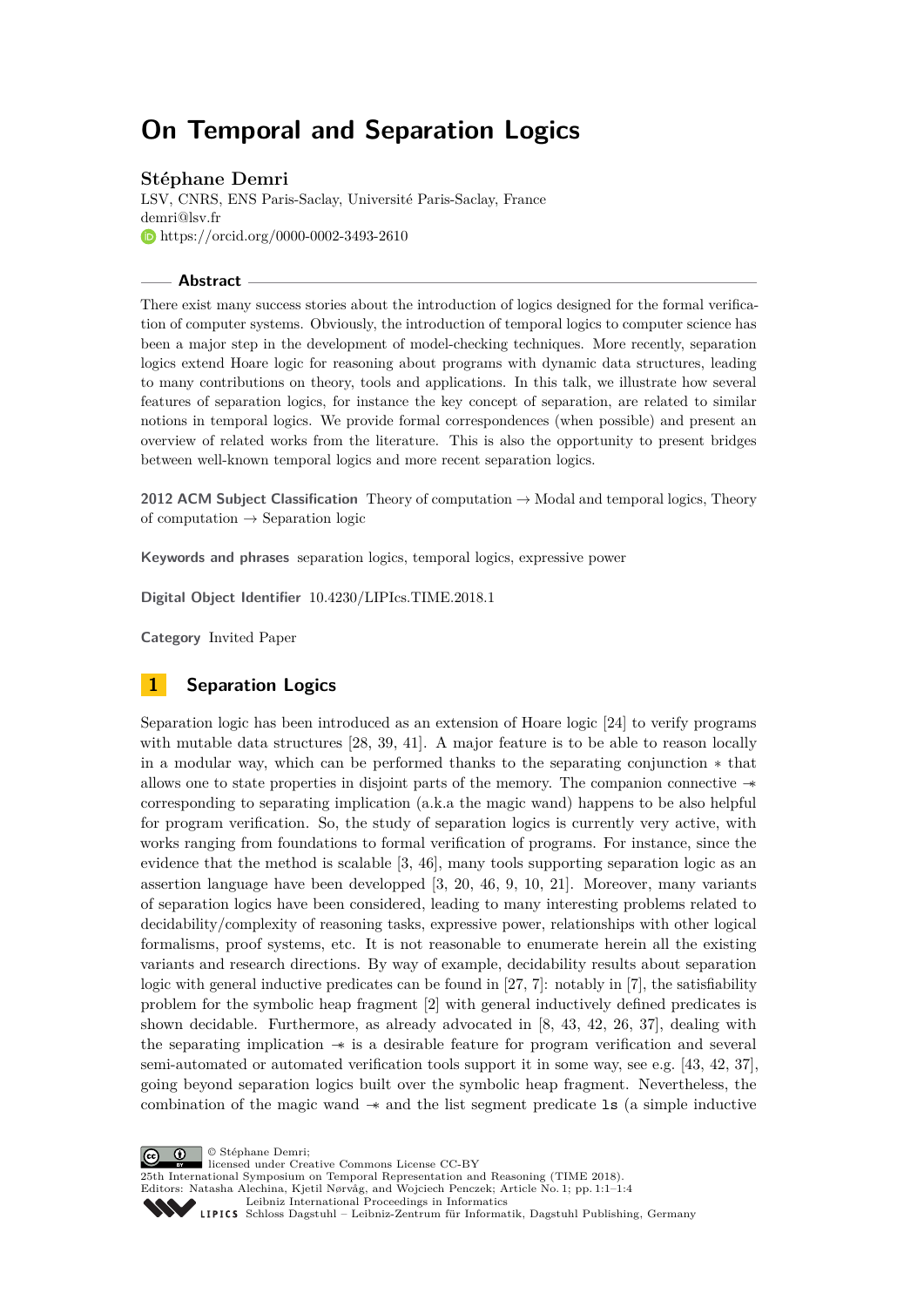## **1:2 On Temporal and Separation Logics**

predicate) may lead to undecidability [\[19\]](#page-2-8). First-order separation logics have been also been considered in [\[2,](#page-1-0) [6,](#page-2-9) [16\]](#page-2-10). So, the first part of the talk is dedicated to basics on separation logics.

## **2 Relating Modal/Temporal Logics with Separation Logics**

As the first versions of separation logic can be understood as a concretisation of the logic of bunched implication BI [\[38,](#page-3-10) [28,](#page-3-0) [40\]](#page-3-11), it is not surprising that separation logics can be related to other logics, see also [\[15\]](#page-2-11). For instance, the concept of separation can be found in interval temporal logics (see e.g. [\[44,](#page-3-12) [45,](#page-3-13) [25,](#page-3-14) [35\]](#page-3-15)), in graph logics (see e.g. [\[14,](#page-2-12) [1\]](#page-1-1)), or in other formalisms [\[23,](#page-2-13) [22,](#page-2-14) [4\]](#page-2-15). Besides, as for temporal logics, the relationships between separation logic, and first-order or second-order logics have been the source of many characterizations and works. This is particularly true since the separating connectives are second-order in nature, see e.g. [\[32,](#page-3-16) [29,](#page-3-17) [11,](#page-2-16) [6,](#page-2-9) [17\]](#page-2-17). Moreover, separation logics can be shown to have close relationships with hybrid modal logics (see e.g. [\[8,](#page-2-7) [18\]](#page-2-18)), with relevance logics (see e.g. [\[13,](#page-2-19) [12\]](#page-2-20)) or with logics equipped with associative binary modalities (see e.g. [\[30,](#page-3-18) [4\]](#page-2-15)).

In this talk, we illustrate how several features of separation logics are related to similar notions in temporal logics. We provide formal correspondences (when possible) and present an overview of related works from the literature. It is worth noting that temporal logics and separation logics can be related in many ways. At the semantical level, memory states from separation logics can be understand as tree-like models or as linear structures, see e.g. [\[16,](#page-2-10) [18\]](#page-2-18) leading to explicit relationships with temporal logics on similar structures. Nevertheless, the correspondence is not always immediate. At the level of the operators, separation is a key concept that has been already introduced in interval temporal logic PITL [\[36\]](#page-3-19). Relationships between interval temporal logics and separation logics can be formally stated, see e.g. [\[16,](#page-2-10) [18,](#page-2-18) [34\]](#page-3-20) and we shall show how complexity results about separation logics can be concluded. Typically, the Tower-hardness of the satisfiability problem for first-order separation logics restricted to the separation conjunction and to two individual variables with one record field, can be established by reduction the satisfiability problem for PITL [\[16\]](#page-2-10).

Similarly to the links between separation logics are (weak) second-order logics, ongo-ing investigations<sup>[1](#page-1-2)</sup> relating separation logics with quantified temporal logics [\[31\]](#page-3-21) shall be also evoked. So, apart from the analogies between temporal logics and separation logics and cross-fertilising results, we also motivate the introduction of formalisms that combine modal/temporal logics and separation logics, see e.g. [\[5,](#page-2-21) [33,](#page-3-22) [18\]](#page-2-18), in order to reason about resources in a temporal framework.

So, the talk is the opportunity to present bridges between well-known temporal logics and more recent separation logics.

#### **References**

- <span id="page-1-1"></span>**1** T. Antonopoulos and A. Dawar. Separating graph logic from MSO. In *FOSSACS'09*, volume 5504 of *Lecture Notes in Computer Science*, pages 63–77. Springer, 2009.
- <span id="page-1-0"></span>**2** J. Berdine, C. Calcagno, and P. O'Hearn. A decidable fragment of separation logic. In *FST&TCS'04*, volume 3328 of *Lecture Notes in Computer Science*, pages 97–109. Springer, 2004.

<span id="page-1-2"></span><sup>&</sup>lt;sup>1</sup> Bartosz Bednarczyk's internship at LSV (2018) is dedicated to related issues.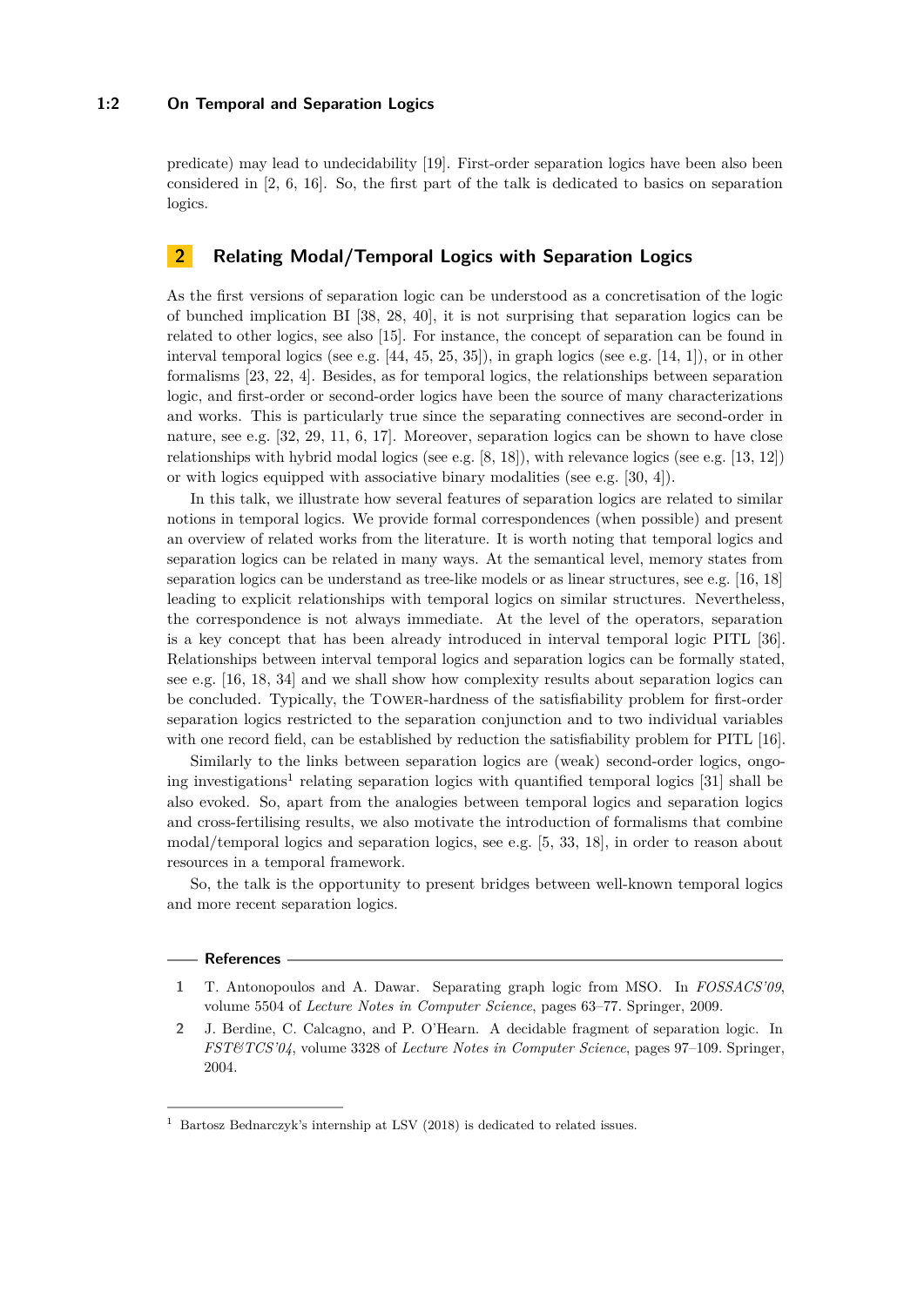## **S. Demri 1:3**

- <span id="page-2-1"></span>**3** J. Berdine, C. Calcagno, and P. O'Hearn. Smallfoot: Modular automatic assertion checking with separation logic. In *FMCO'05*, volume 4111 of *Lecture Notes in Computer Science*, pages 115–137. Springer, 2005.
- <span id="page-2-15"></span>**4** J. Boudou. Decidable logics with associative binary modalities. In *CSL'17*, volume 82 of *LIPIcs*, pages 1–15. Schloss Dagstuhl - Leibniz-Zentrum fuer Informatik, 2017.
- <span id="page-2-21"></span>**5** R. Brochenin, S. Demri, and E. Lozes. Reasoning about sequences of memory states. *Annals of Pure and Applied Logic*, 161(3):305–323, 2009.
- <span id="page-2-9"></span>**6** R. Brochenin, S. Demri, and E. Lozes. On the almighty wand. *Information and Computation*, 211:106–137, 2012.
- <span id="page-2-6"></span>**7** J. Brotherston, C. Fuhs, N. Gorogiannis, and J. Navarro Perez. A decision procedure for satisfiability in separation logic with inductive predicates. In *CSL-LICS'14*, 2014.
- <span id="page-2-7"></span>**8** J. Brotherston and J. Villard. Parametric completeness for separation theories. In *POPL'14*, pages 453–464. ACM, 2014.
- <span id="page-2-3"></span>**9** C. Calcagno and D. Distefano. Infer: An automatic program verifier for memory safety of C programs. In *NASA Formal Methods*, volume 6617 of *Lecture Notes in Computer Science*, pages 459–465. Springer, 2011.
- <span id="page-2-4"></span>**10** C. Calcagno, D. Distefano, P.W. O'Hearn, and H. Yang. Compositional shape analysis by means of bi-abduction. *Journal of the ACM*, 58(6):26:1–26:66, 2011.
- <span id="page-2-16"></span>**11** C. Calcagno, Ph. Gardner, and M. Hague. From separation logic to first-order logic. In *FOSSACS'05*, volume 3441 of *Lecture Notes in Computer Science*, pages 395–409. Springer, 2005.
- <span id="page-2-20"></span>**12** J. Spring D. Pym and P. O'Hearn. Why separation logic works. Manuscript, 2017.
- <span id="page-2-19"></span>**13** M. Dams. *Relevance logic and concurrent composition*. PhD thesis, University of Edinburgh, 1989.
- <span id="page-2-12"></span>**14** A. Dawar, Ph. Gardner, and G. Ghelli. Expressiveness and complexity of graph logic. *Information and Computation*, 205(3):263–310, 2007.
- <span id="page-2-11"></span>**15** S. Demri and M. Deters. Separation logics and modalities: A survey. *Journal of Applied Non-Classical Logics*, 25(1):50–99, 2015.
- <span id="page-2-10"></span>**16** S. Demri and M. Deters. Two-variable separation logic and its inner circle. *ACM Transactions on Computational Logics*, 2(16), 2015.
- <span id="page-2-17"></span>**17** S. Demri and M. Deters. Expressive completeness of separation logic with two variables and no separating conjunction. *ACM Transactions on Computational Logics*, 17(2):12, 2016.
- <span id="page-2-18"></span>**18** S. Demri and R. Fervari. On the complexity of modal separation logics. In *AiML'18*, 2018. to appear.
- <span id="page-2-8"></span>**19** S. Demri, E. Lozes, and A. Mansutti. The effects of adding reachability predicates in propositional separation logic. In *FOSSACS'18*, volume 10803 of *Lecture Notes in Computer Science*, pages 476–493. Springer, 2018.
- <span id="page-2-2"></span>**20** D. Distefano, P. O'Hearn, and H. Yang. A local shape analysis based on separation logic. In *TACAS'06*, volume 3920 of *Lecture Notes in Computer Science*, pages 287–302. Springer, 2006.
- <span id="page-2-5"></span>**21** C. Haase, S. Ishtiaq, J. Ouaknine, and M. Parkinson. SeLoger: A tool for graph-based reasoning in separation logic. In *CAV'13*, volume 8044 of *Lecture Notes in Computer Science*, pages 790–795. Springer, 2013.
- <span id="page-2-14"></span>**22** L. Hella, K. Luosto, K. Sano, and J. Virtema. The expressive power of modal dependence logic. In *AIML'14*, pages 294–312. College Publications, 2014.
- <span id="page-2-13"></span>**23** A. Herzig. A simple separation logic. In *WoLLIC'13*, volume 8071 of *Lecture Notes in Computer Science*, pages 168–178. Springer, 2013.
- <span id="page-2-0"></span>**24** C.A.R. Hoare. An axiomatic basis for computer programming. *Communications of the ACM*, 12(10):576–580, 1969.